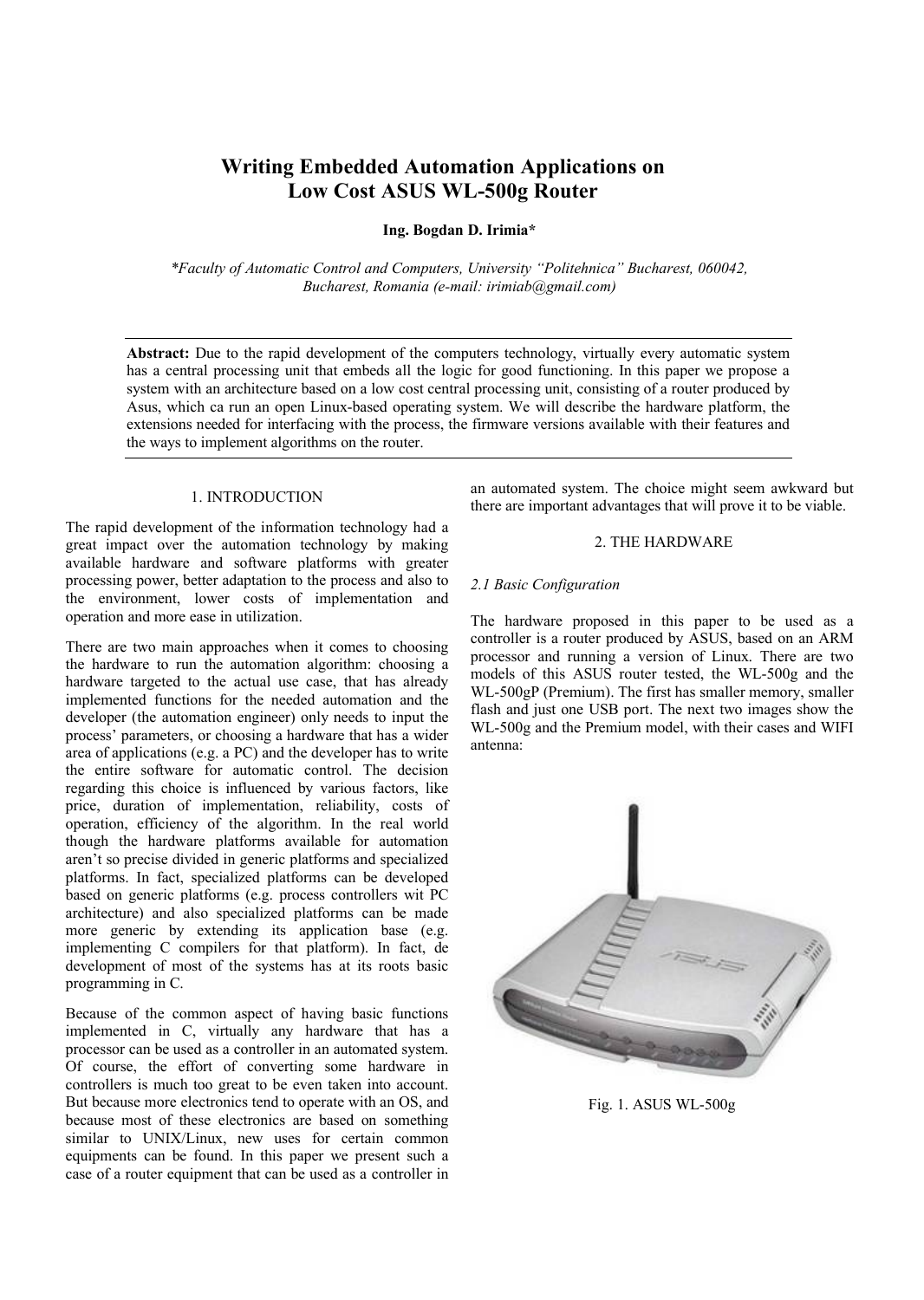

Fig. 2. ASUS WL-500gP

We will refer further to the Premium version of the router because the two models are very similar and the code written for one of the model runs on the other one. The ASUS WL-500gP has the following hardware specifications (ASUS, 2009; FreeWRT, 2009):

- Ç 5xRJ45 connectors for 10/100BaseT (1xWAN and 4xLAN, but can be configured as 5xLAN)
- Ç 1xWLAN port, Broadcom BCM4306 802.11b/g WLAN controller
- $2xUSB$  connectors (the WL-500g has only  $1xUSB$ )
- Ç 32 MB RAM available on the WL-500gP (can be extended to 128 MB RAM using a new chip)
- 8 MB of Flash
- MIPS architecture, Broadcom CPU at 266 MHz

### *2.2 Hardware Extensions*

In order to use the router as a controller in an automated system, it has to interface with the system. The interfacing is done through the serial connections of the router  $-$  the two USB ports and also the available RS-232 connection on the circuit board (OpenWRT 2009) – or through a TCP/IP connection. Other connections can be explored soldering extensions to the circuit board of the router (for instance, miniPCI connection could be made theoretically, though it hasn't been tested).

The serial connections are well suited for automation because there are various sensors with serial output that can be connected to the router. A direct connection to the pins on the circuit board can be made for devices that use TTL levels for their serial connection. As for standard serial connection, a USB to serial adapter can be used. More on the USB to serial conversion in the following subsection. Also, the serial connection can be used to output commands to the system. If an older voltage input or current input is needed for the system, and additional circuit can be implemented that receives serial commands with numeric values and converts them in voltage or current.

Modern automation equipment has also a TCP/IP port that can be used to communicate directly with the router. ASUS wl-500gP has 4+1 RJ45 connectors, each of them being accessible from the software. Automation equipments with TCP/IP protocols include cameras, measuring systems (measuring stations for temperature/pressure/humidity and other meteorological parameters, oscilloscopes etc.), motors, hydraulic systems and so on. We tested the router with different cameras connected on TCP/IP (more details in the software section of this article).

### *2.3 USB to Serial Conversion*

In order to convert the USB signal to standard RS232 or RS485 signal, hardware convertors must be used. There are available on the market several conversion chips form USB to RS232/485, the most popular being produced by Future Technology Devices International Inc. (FTDI) and by Prolific Technology Inc. The RS485 is needed especially in industrial environments and when big distances must be covered, but it has the disadvantage of needing additional power. So we studied the USB to RS232 connection, and if needed an RS232 to RS485 converter can be further used, this one having its own power source.

In order to make the serial RS232 connection available to the operating system and to the application layer of the router, the USB to RS232 conversion chip must be identified by the USB controller, signalled to the operating system, and the operating system must install the necessary driver. In Linux there are drivers (modules) for both the PL2303 chip (produced my Prolific) and the FT232x series chips (produced by FTDI).

The circuit with the conversion chip can be easily implemented (FTDI Chip 2009) or can be bought as a readymade USB-to-Serial adapter.

## 3. THE SOFTWARE

### *3.1 Firmware*

The firmware that is present on the router out-of-the-box doesn't allow writing new applications and using all the hardware in the needed way. Therefore a new version of the firmware needs to be written, one that allows connecting to the console of the operating system, uploading and running applications and configuring scripts. The architecture of the ASUS WL-500gP is able to run various open-source operating systems, so the first choice has to be made in this regard. Choosing the operating system that will run on the router has to take into account the requirements of the applications that will run on the router. The basic requirement of any application useful is to have access to the serial ports (USB with USB-to-serial converter). Also, a development environment has to be available for building own applications.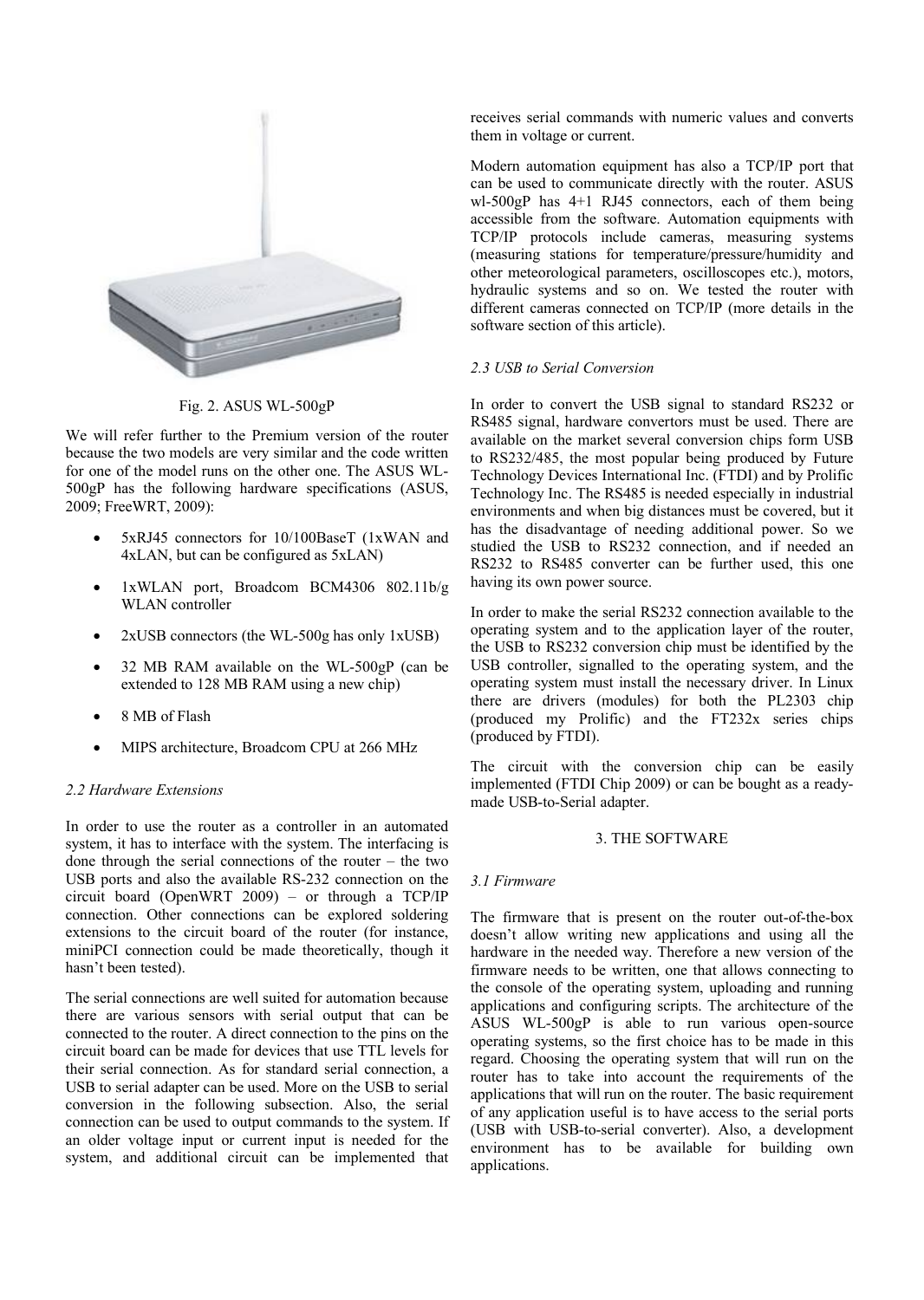There are a number of operating systems that can be used (OpenWRT, X-WRT, DD-WRT), but our choice has been the firmware developed by Oleg (ASUS WL-500gP Custom Firmware Page, 2009). This firmware includes the latest developments targeted specially to this router and includes drivers and utilities that allow using the router as a fullfledged controller. Other operating systems (firmwares) aren't specifically targeted to this particular model of ASUS, and they may not be as efficient as Oleg's firmware. Some of them don't support the two USB connections, or include features that aren't needed in automation (like bandwidth monitoring or QOS). Oleg's firmware is lightweight, powerful and is maintained constantly.

The source code for Oleg's firmware is made available on his page, as well as the binary files. The source code is needed if the entire firmware needs to be recompiled. This might be the case when, for instance, a new administration web page is  $needed - for example, if the router runs a control algorithm,$ parameters can be set in the administration web page, or connection parameters. The binary file with the firmware has the .trx extension and will be used as an update, in the "System Setup"/"Firmware Upgrade" section of the administrative page.

Once the firmware upgrade has been done successful, a Telnet connection (on port 23) is available to the router. Also, using SFTP, file can be uploaded over the same Telnet connection.

#### *3.2 Scripting and Accessing Resources*

Once the connection to the console is available, the operating system looks just like a normal Linux. The difference is that the files are written on a read-only memory or on volatile storage (virtual filesystem stored in RAM). If we want to store files that are available after the reboot, these files must be written on the flash memory. With the command "flashfs" we can access this flash and do basic operations. All the files that need to be non-volatile must be stored in the folder "/usr/local", which is mapped to the flash filesystem. The folder "/usr/local/sbin" can store specific scripts that are automatically run at certain events: before booting ("preboot"), after booting ("post-boot"), after firewall enabling ("post-firewall"), after auto-mount sequence ("post-mount") or before shutdown ("pre-shutdown"). These scripts are shell scripts (Quigley, 2002), so they are powerful enough for basic event handling and processing (shell scripts have conditional code and loops).

To save the entire folder /usr/local to flash, the following set of three commands must be used: "flashfs save && flashfs commit  $&&$  flashfs enable". These commands create an image, write it on the flash and enable the flash to be mounted at boot time. If the image is larger that the flash size, an error will be thrown.

To have access to the local resources  $-$  in our case serial ports through  $\text{USB}$  – these must first be installed. A module has to be loaded in order to make the operating system recognize the device. To list installed modules, the command "Ismod"

can be used. To install a new module, the command "insmod" can be used. The module itself is a file with the extension ".o". The file has to be compatible with the operating system, so it has to be compiled for that system. In order to compile any C source code for ASUS wl-500gP, the ASUS toolchain (based on uClibc toolchain) has to be used (MacSat, 2006; uClibc, 2008).

When the necessary modules are installed (pl2303.o or ftdi sio.o, depending on the USB-to-serial converter, and the generic usbserial.o), the device is accessible through the file in "/dev/usb/". The serial devices appear in the folder "tts" and are named with a number that uniquely identifies each device (from 0 to the number of devices of that type). Reading and writing on serial has to be preceded by the command "stty -F /dev/usb/tts/0 speed 19200", where we specify for each device the connection speed (in this example, for device 0 we specify a baud-rate of 19200). Then, reading and writing is done like reading and writing from/to a file.

The best solution for using serial connection on ASUS WL-500gP is to write a C application that connects to the device (opens the corresponding file) and manages the connection. If the algorithm that runs on the router is complex, the best way would be to write a C application which also connects to the devices and manages the communication, sends alerts and writes logs. For alerting, it is possible to connect a serial modem to one of the USB ports. The modem can be used to send Short Messages (SMS) with the alert or to make a dialup connection and access services on the Internet (dial-up is made using ppp-dial). If there are not sufficient USB ports, a USB-hub can be used, but the maximum power rating for each USB port must be carefully taken into account.

#### 4. USES AND EXAMPLES

#### *4.1 Common Architecture as a Control Unit*

To use the ASUS WL-500gP as a controller in an automated system, the following common architecture can be used:



Fig. 3. Common architecture as a system controller